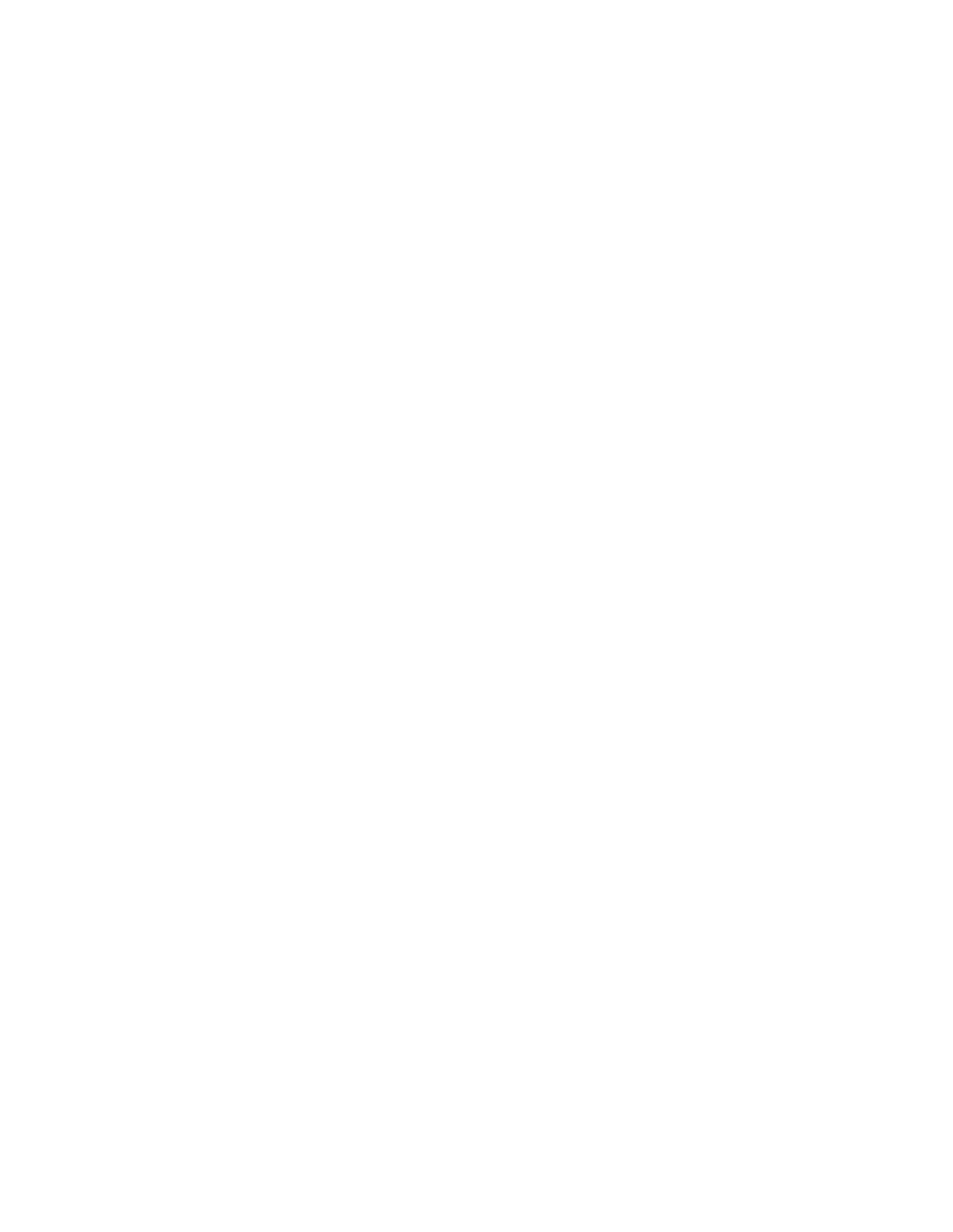# **TABLE OF CONTENTS**

| Goal 5: Executive: Administration and Information Technology20 |
|----------------------------------------------------------------|
|                                                                |

# CALIFORNIA CONTRACTORS STATE LICENSE BOARD

 $\mathbf{1}$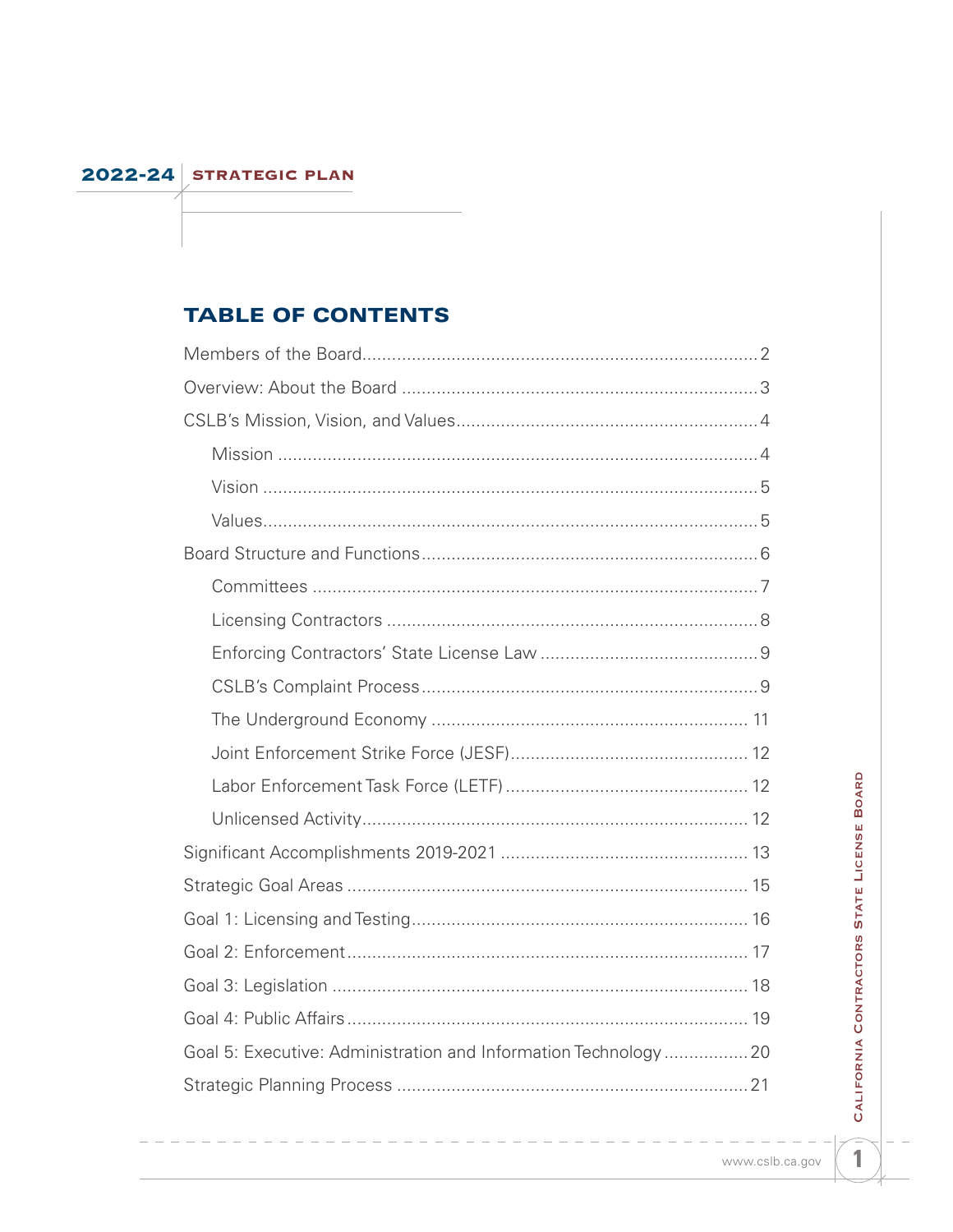<span id="page-3-0"></span>

## MEMBERS OF THE BOARD

**Susan Granzella**, Board Chair, Public Member **Mary Teichert**, Vice Chair, (A) General Engineering Contractor Member **Diana Love**, Secretary, Public Member, Senior Citizen Organization **Frank Altamura**, Jr., Public Member **Rodney M. Cobos**, Public Member **David De La Torre**, Public Member **Miguel Galarza**, (B) General Contractor Member **Donald Giarratano**, (C) Specialty Contractor Member **Alan Guy**, (B) General Contractor Member **Michael Mark**, Labor Organization Member **Steven Panelli**, Building Official Member **James Ruane**, (C) Specialty Contractor Member **Johnny Simpson**, Public Member

 $\boxtimes$ 

GAVIN NEWSOM Governor

LOURDES M. CASTRO RAMÍREZ Secretary, Business, Consumer Services and Housing Agency

KIMBERLY KIRCHMEYER Director, Department of Consumer Affairs

DAVID R. FOGT Registrar, Contractors State License Board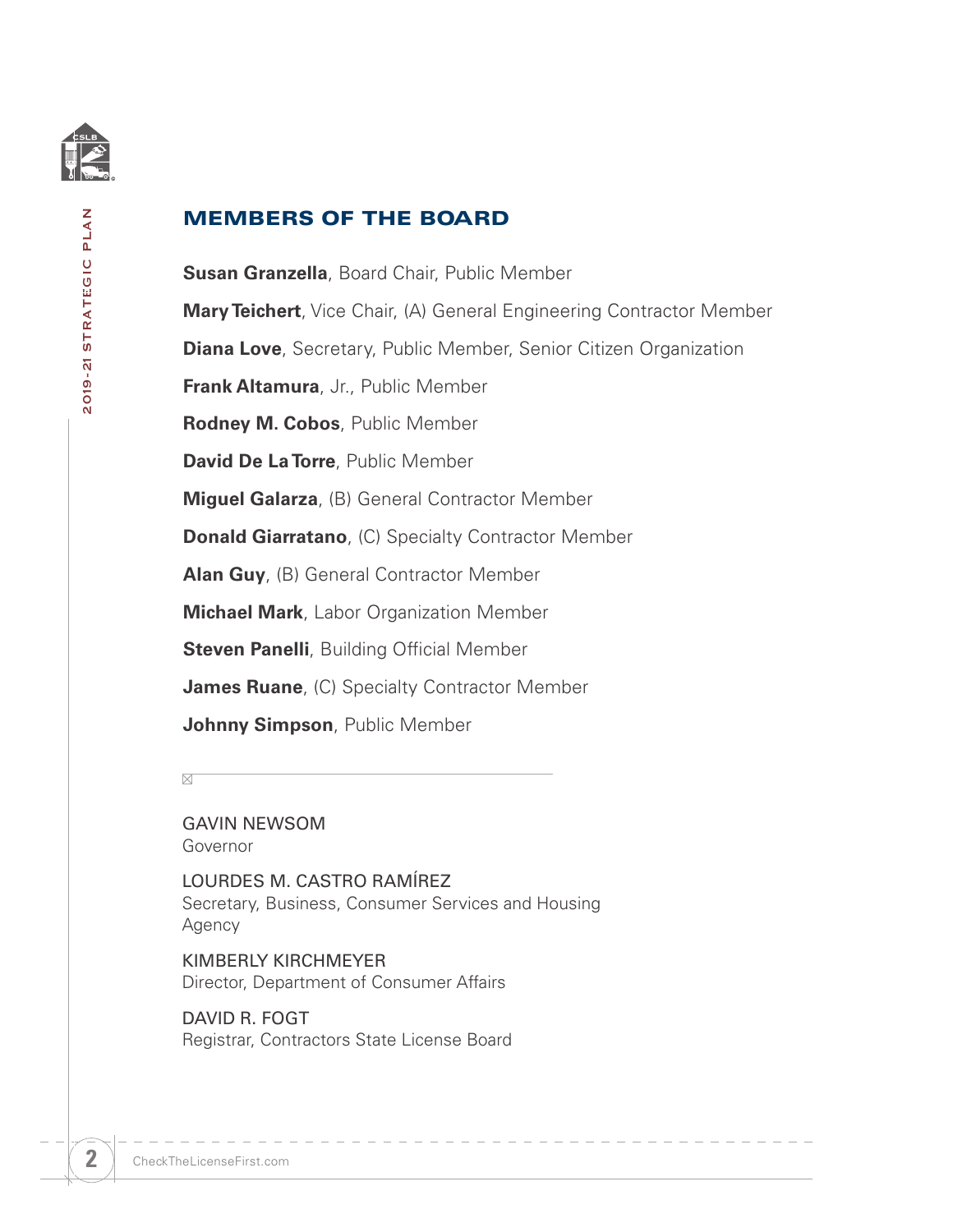# <span id="page-4-0"></span>OVERVIEW: ABOUT THE BOARD

The California legislature established the Contractors State License Board (CSLB) in 1929 as the Contractors License Bureau under the Department of Professional and Vocational Standards. Today, CSLB is part of the Department of Consumer Affairs.

The responsibility for licensing and regulating the 45 classifications and two certifications that constitute California's construction industry belongs to CSLB. Today, there are approximately 285,000 licensed contractors and 23,000 registered home improvement salespersons in the state.

The Registrar of Contractors oversees a staff of more than 400 employees who work at CLSB's headquarters in Sacramento and at field offices throughout the state.

CSLB's headquarters office receives and processes applications for new licenses, additional classifications, changes of license records, and license renewals. Headquarters staff reviews and maintains records of disciplinary actions initiated by the regional offices and provides other support services. This office also provides information about the status of a license as well as the verified certificates of licensure used in court or other actions. Headquarters directs the activities of the field offices and initiates all disciplinary actions resulting from their investigations. Field office staff investigates consumer complaints against licensed and unlicensed contractors.

Enforcement staff closed nearly 17,000 investigations in Fiscal Year 2020-21, as well as initiated all disciplinary actions resulting from investigations. In Fiscal Year 2020-21, CSLB helped recover more than \$27.5 million for consumers.

The Statewide Investigative Fraud Team (SWIFT) focuses on the underground economy and on unlicensed contractors. This unit conducts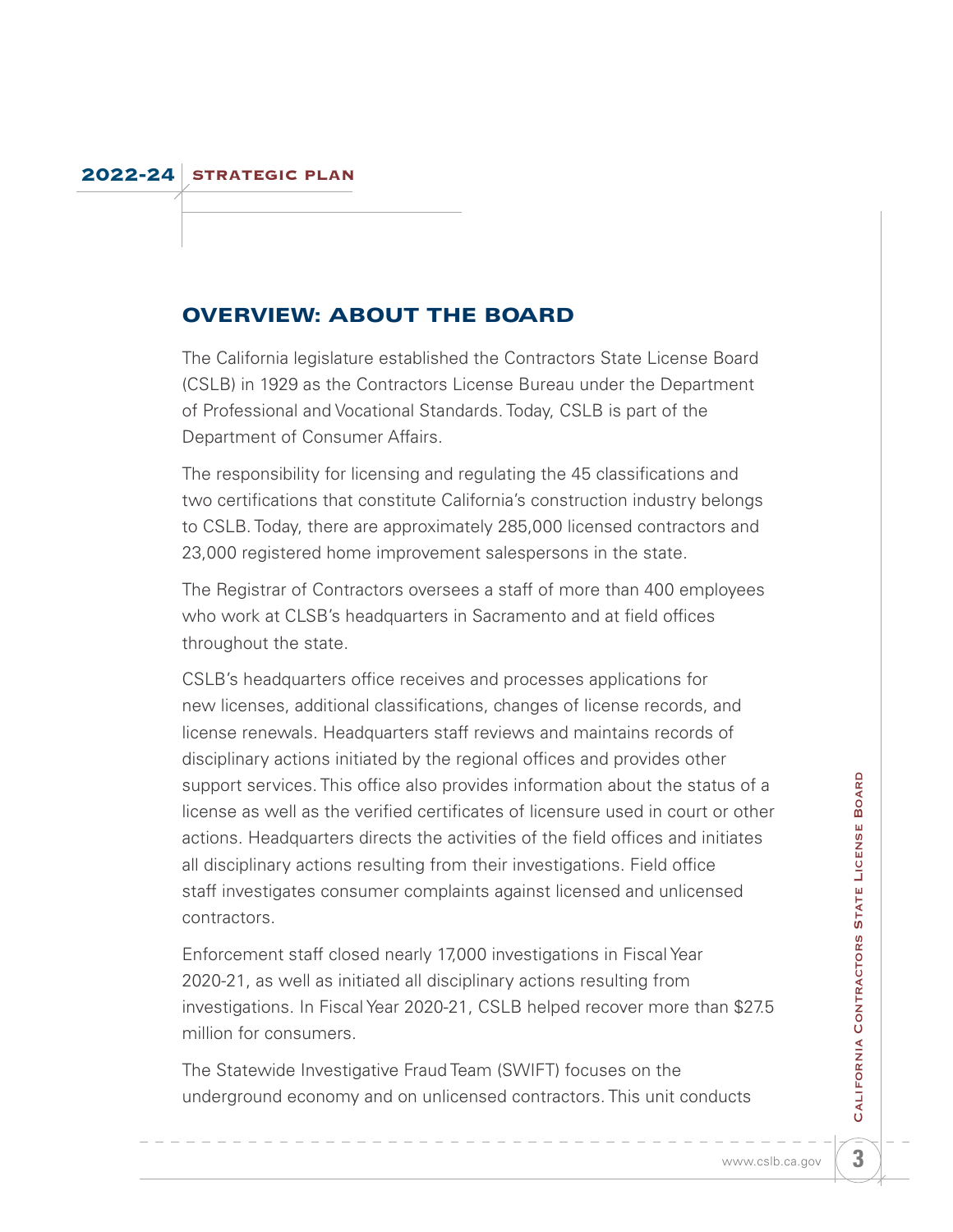<span id="page-5-0"></span>

2019-21 STRATEGIC PLAN 2019-21 STRATEGIC PLAN

proactive stings and sweeps to help curtail illegal contracting and cites those who are not licensed.

CSLB's website provides a wealth of information to various stakeholders. Features include an Instant License Check, which provides information about a particular contractor's license status, and Find My Licensed Contractor, which generates a list of licensed contractors in a designated geographic area and specific trade. It also includes a Disaster Help Center, which provides information and resources for disaster survivors, contractors, and the media.

CSLB holds regularly scheduled public meetings throughout the state, which provide the public an opportunity to provide comment on agenda items and other issues.

# CSLB'S MISSION, VISION AND VALUES

#### **MISSION**

CSLB protects consumers by regulating the construction industry through policies that promote the health, safety, and general welfare of the public in matters relating to construction, including home improvement.

The Board accomplishes this by:

- Ensuring that construction, including home improvement, is performed in a safe, competent, and professional manner;
- Licensing contractors and enforcing licensing laws;
- Requiring licensure for any person practicing or offering to practice construction contracting;
- Enforcing the laws, regulations, and standards governing construction contracting in a fair and uniform manner;
- Providing resolution to disputes that arise from construction activities; and
- Educating consumers so they can make informed choices.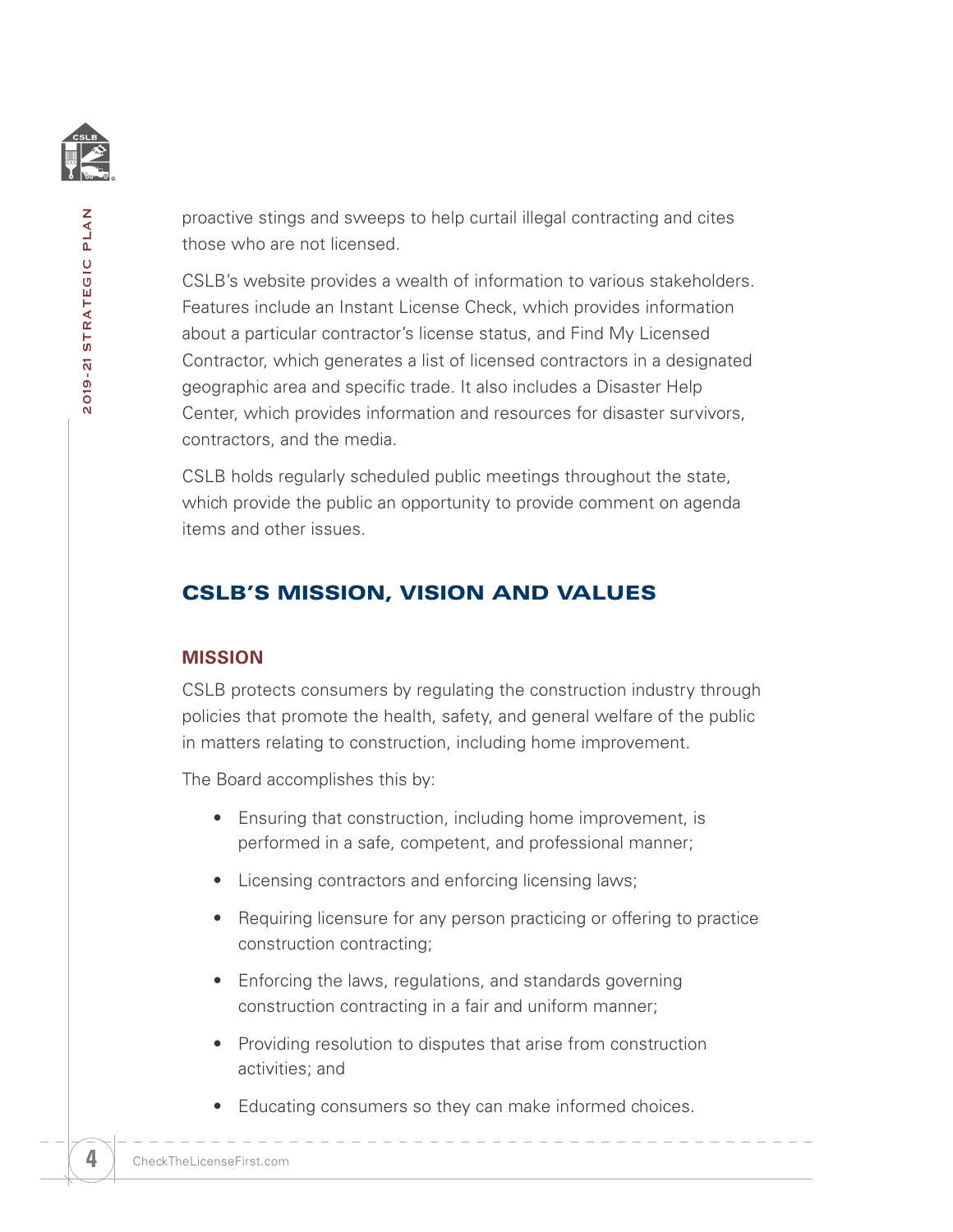#### <span id="page-6-0"></span>**VISION**

CSLB is a model consumer protection agency, integrating regulatory oversight of the construction industry as necessary for the protection of consumers and licensed contractors.

#### **VALUES**

CSLB provides the highest quality throughout its programs by:

- Being responsive and treating all consumers and contractors fairly;
- Focusing on prevention and providing educational information to consumers and contractors;
- Embracing technology and innovative methods to provide services; and
- Supporting a team concept and the professional development of staff.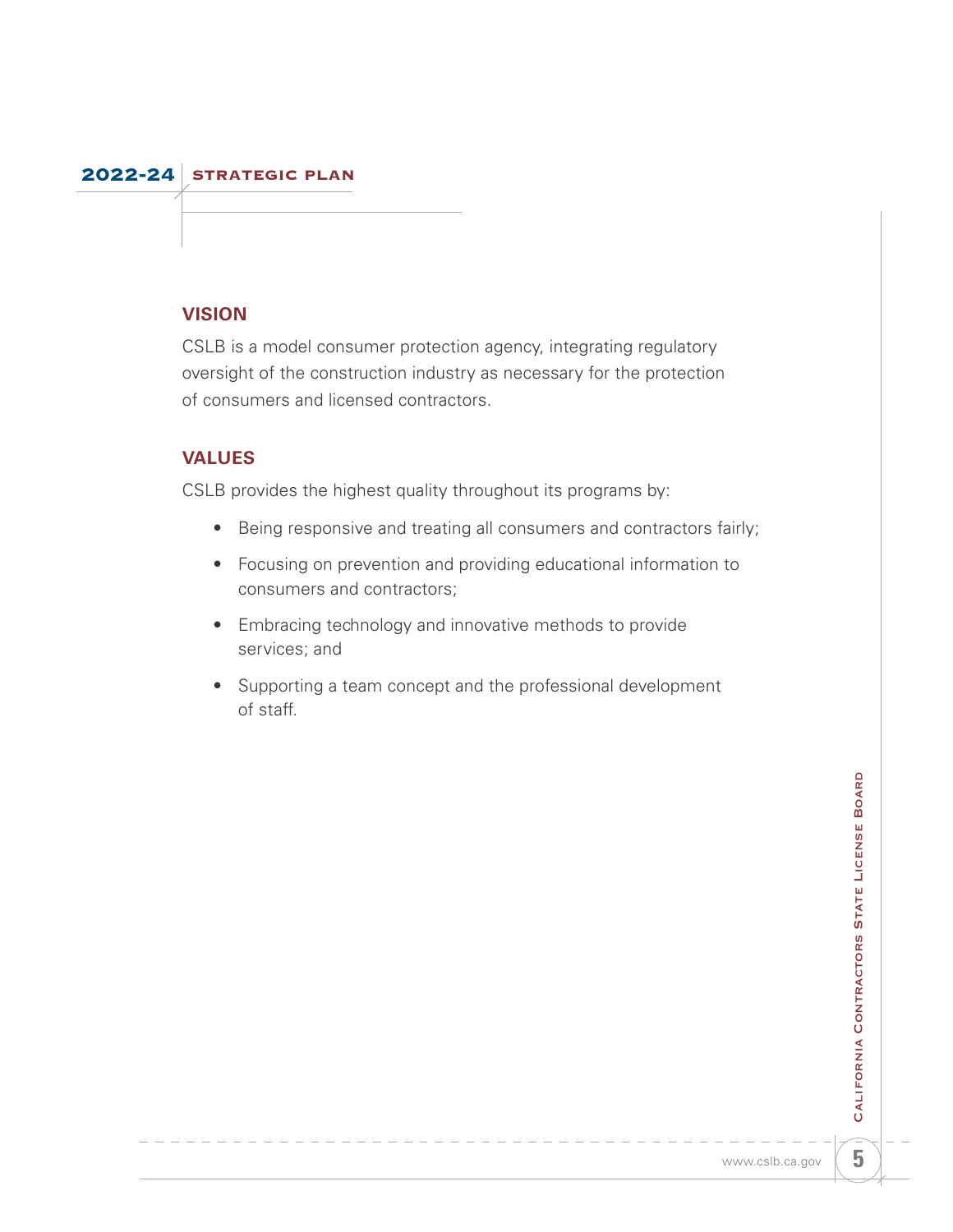<span id="page-7-0"></span>

2019-21 STRATEGIC PLAN

# BOARD STRUCTURE AND FUNCTIONS

CSLB's 15-member Board directs administrative policy for the agency's operations. The Board includes 10 public members (including one labor representative, one local building official, and one representative of a statewide senior citizen organization), and five contractors. Appointments are made by the governor and the state legislature.

#### **GUBERNATORIAL APPOINTMENTS**

- Three Public Members
- One Public Member Senior Citizen Organization
- One Public Member Building Official
- One Public Member Labor Representative
- One (A) Engineering Contractor Member
- Two (B) General Contractor Members
- Two (C) Specialty Contractor Members

#### **SENATE APPOINTMENTS**

• Two Public Members

#### **ASSEMBLY APPOINTMENTS**

• Two Public Members

The Board appoints, with the approval of the director of the department of Consumer Affairs, the registrar of contractors, who directs administrative policy for CSLB's statewide operations.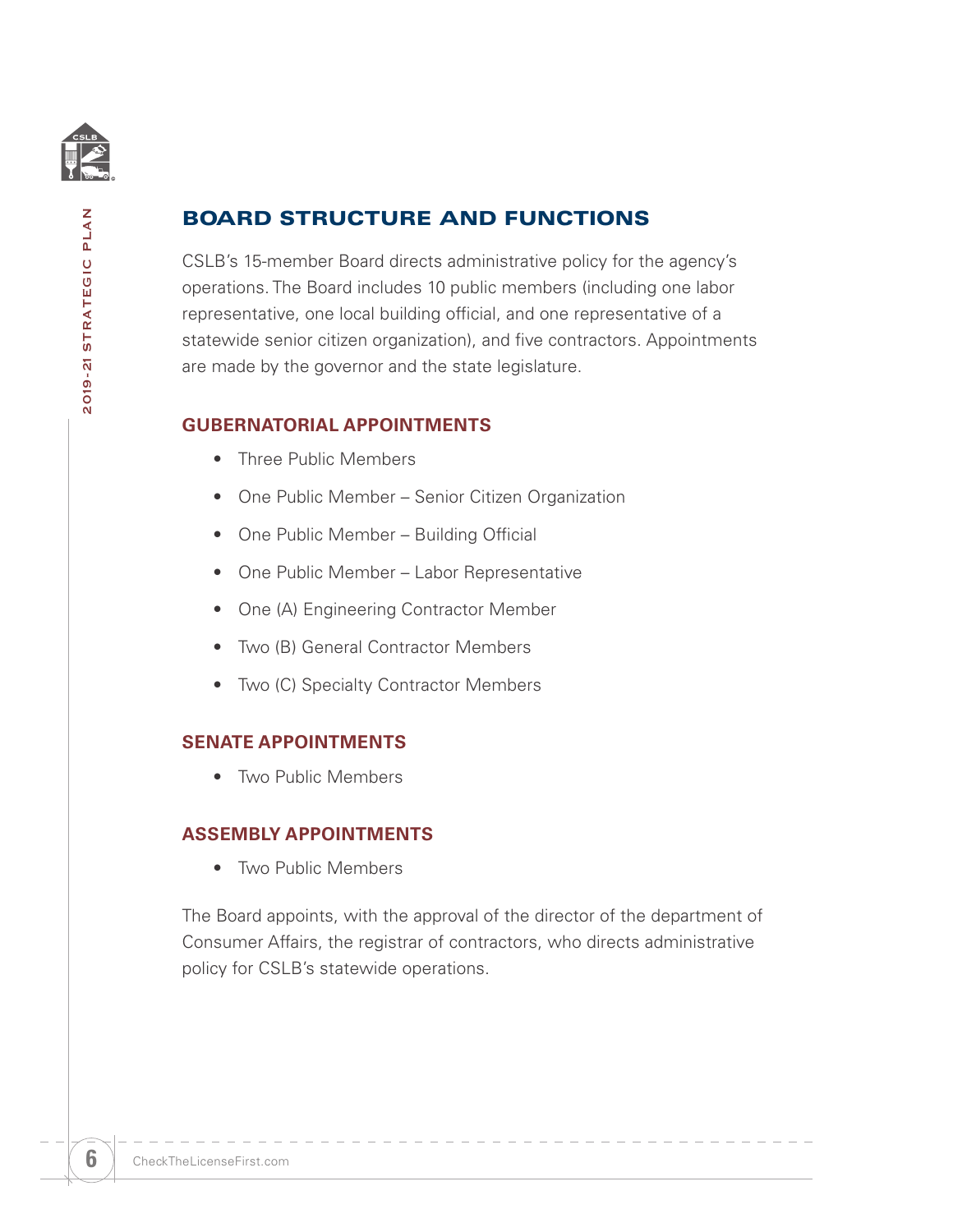#### <span id="page-8-0"></span>**COMMITTEES**

CSLB currently has five standing board committees that perform various functions.

#### • **Licensing Committee**

Ensures that all applicants and licensees meet minimum qualifications to provide construction services.

#### • **Enforcement Committee**

Helps reduce, eliminate, or prevent unlicensed activity and unprofessional conduct that pose a threat to public health, safety, and welfare.

#### • **Public Affairs Committee**

Educates consumers about making informed choices related to construction services, and provides information to licensed contractors so they can improve their awareness of contracting laws and their technical, management, and service skills.

#### • **Legislative Committee**

Ensures that statutes, regulations, policies, and procedures strengthen and support CSLB operations.

#### • **Executive Committee**

Enhances organizational effectiveness and improves the quality of service in all programs.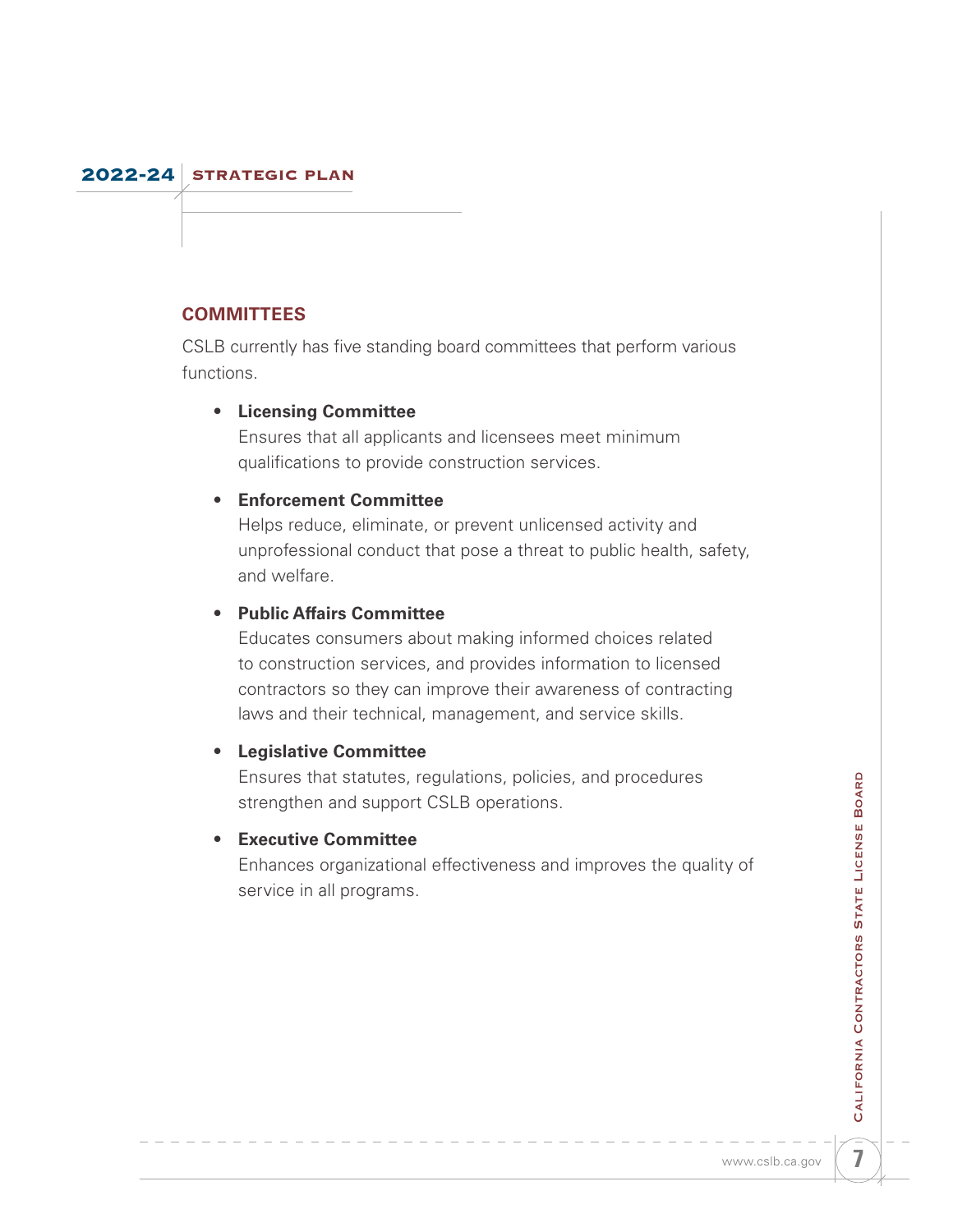<span id="page-9-0"></span>

## **LICENSING CONTRACTORS**

CSLB licenses and regulates contractors in 44 license classifications and two certifications under which members of the construction industry practice their trades and crafts. As of October 1, 2021, there were 283,867 contractor licenses in California: 232,187 active and 51,680 inactive.

Licenses are categorized into three basic branches of contracting business, as defined by statute and by CSLB rules and regulations:

- **Class "A" General Engineering** Infrastructure and similar projects requiring specialized engineering knowledge and skill
- **Class "B" General Building**

Buildings – housing, commercial, office, etc.

• **Class "C" Specialty**

Specific trades, such as painters, plumbers, electricians, etc.

CSLB may issue a license to a sole owner, partnership, corporation, limited liability company, or joint venture. All licenses must have a "qualifier," who is the person listed in CSLB records who satisfies the experience and exam requirements for a license.

Depending on the type of license, the qualifier must be designated as an owner, responsible managing employee, responsible managing officer, responsible managing manager, responsible managing member, or qualifying partner in the license records. A qualifier is required for every classification and on each license CSLB issues; the same person may serve as the qualifier for more than one classification.

CSLB also registers home improvement salespersons (HIS) who are engaged in the sale of home improvement goods and services. As of October 1, 2021, there were 23,402 active HIS registrants.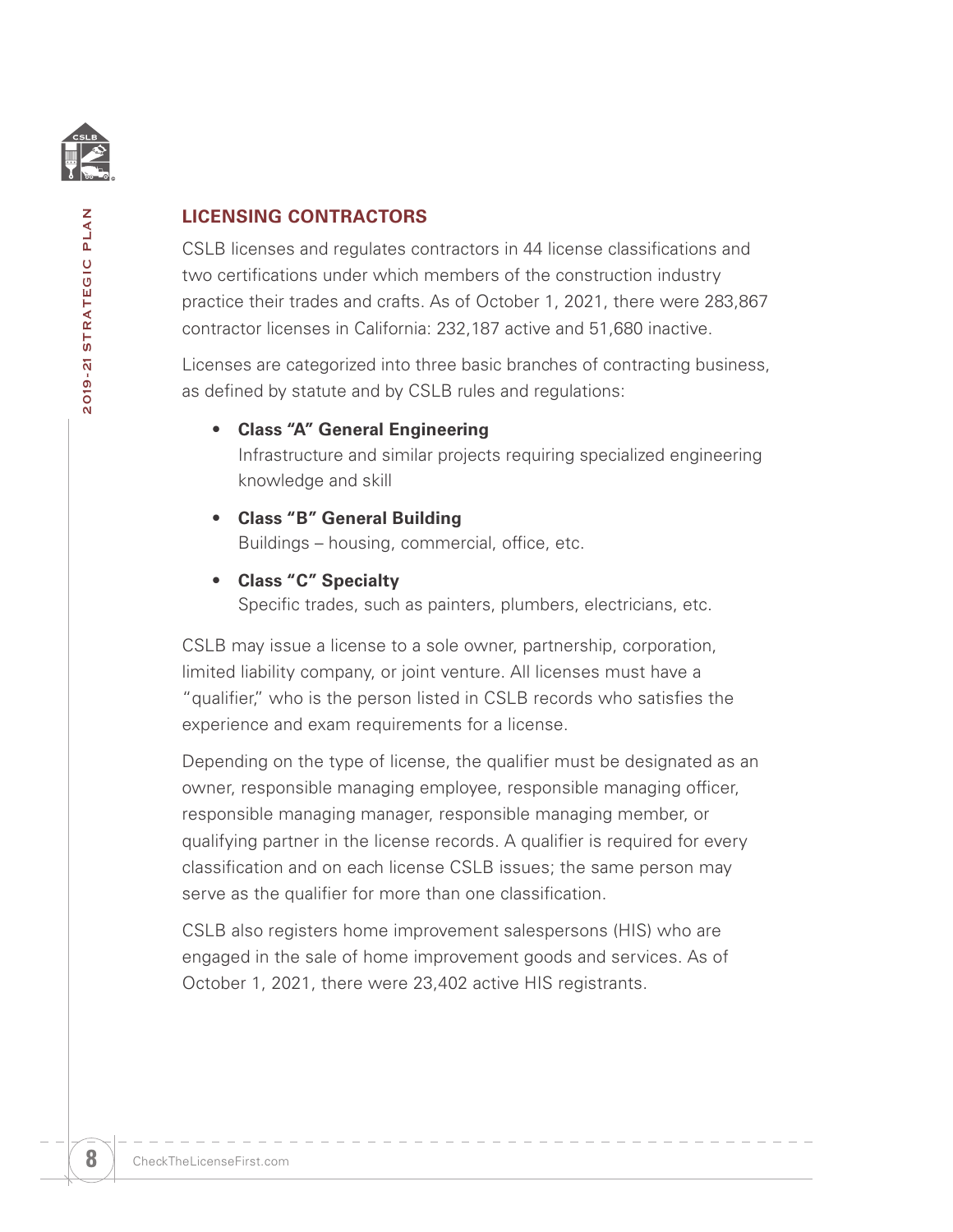#### <span id="page-10-0"></span>**ENFORCING CONTRACTORS' STATE LICENSE LAW**

CSLB's responsibility to enforce California's contractors' state license law includes investigating complaints against licensed and unlicensed contractors; issuing citations and suspending or revoking licenses; seeking administrative, criminal, and civil sanctions against violators; and informing consumers, contractors, and the industry about CSLB actions. In Fiscal Year 2020-21, CSLB helped recover more than \$27.5 million for consumers.

CSLB receives complaints from members of the public, licensees, professional groups, government agencies, and others concerning all aspects of the construction industry. However, the majority of these complaints come from owners of residential property involved in remodeling or repair work. CSLB received over 15,000 complaints in Fiscal Year 2020-21.

#### **CSLB'S COMPLAINT PROCESS**

CSLB's enforcement process consists of a number of steps through which complaints and/or cases may pass:

#### **• Complaint Initiation**

Complaint receipt, screening, and mediation to establish jurisdiction and attempt resolution when field investigation is not warranted.

#### **• Complaint Investigation**

Field investigations performed by CSLB Special Investigators.

#### **• Arbitration**

Resolution of disputes for complaint cases meeting defined criteria.

#### **• Minor Cases**

Issuance of an advisory notice or letter of admonishment for less egregious violations of law.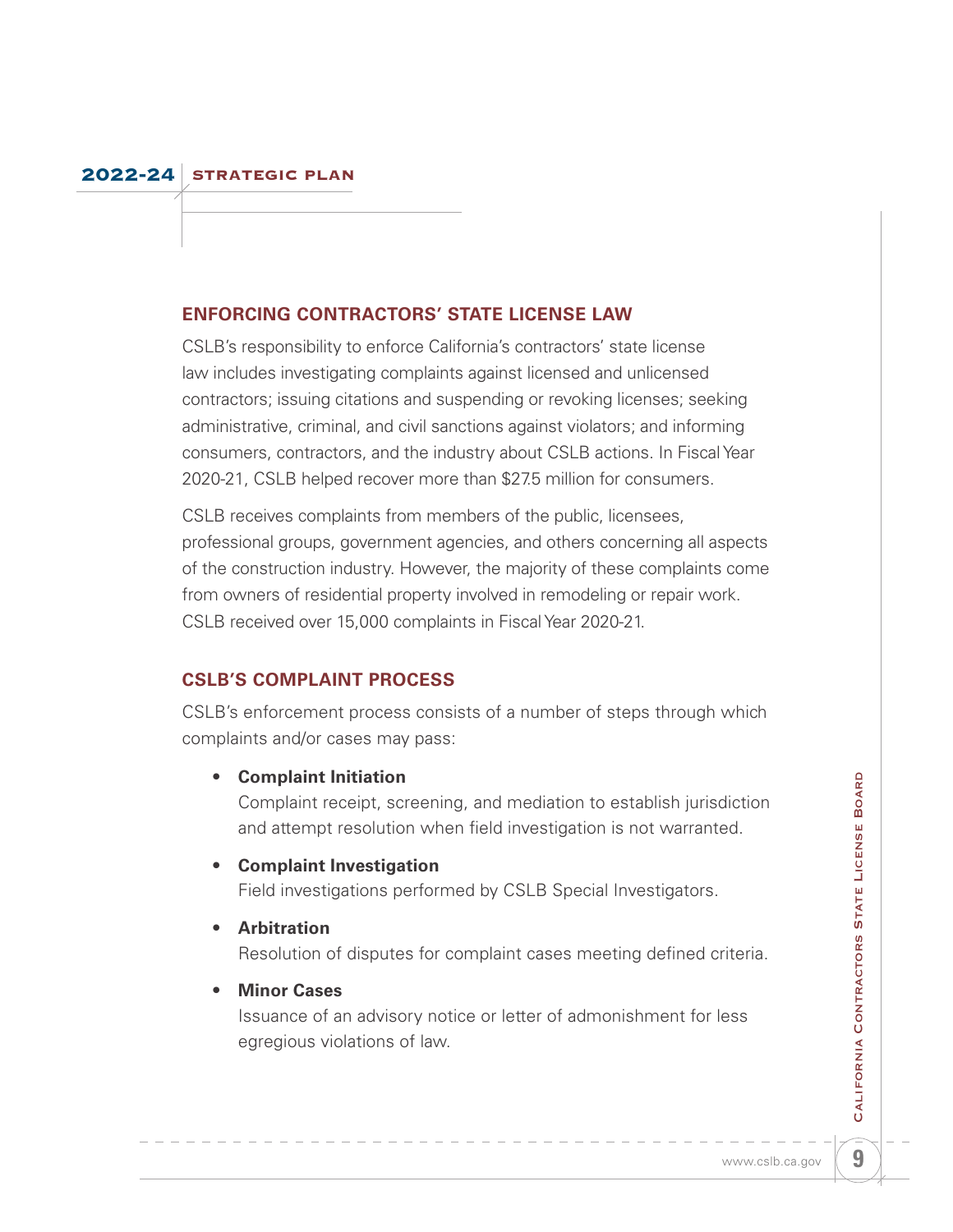

#### **• Citation**

Official notice containing alleged violations that include a civil penalty and may include an order of correction or abatement; citations may be issued for unlicensed activity cases or for other violations of contractors' state license law.

#### **• Accusation**

A legal document formally charging a licensed contractor with serious violations that warrant suspension or revocation of a license and providing notice that a disciplinary action may be imposed.

#### **• Criminal Referral**

Cases involving alleged criminal violations are referred to local prosecutors for the possible filing of criminal charges.

#### **• Appeal Hearing**

After a citation or accusation is issued, evidentiary hearings are held before an administrative law judge (ALJ) from the Office of Administrative Hearings to hear a licensee's appeal.

#### **• Proposed Decision**

Submission of the ALJ's proposed decision to the registrar of contractors for final agency decision.

#### **• Reconsideration**

Requests to the registrar or the Board to reconsider the decision.

#### **• Judicial Review**

Licensee may file a petition for a Writ of Mandate in superior court, seeking to overturn the registrar's or the Board's decision.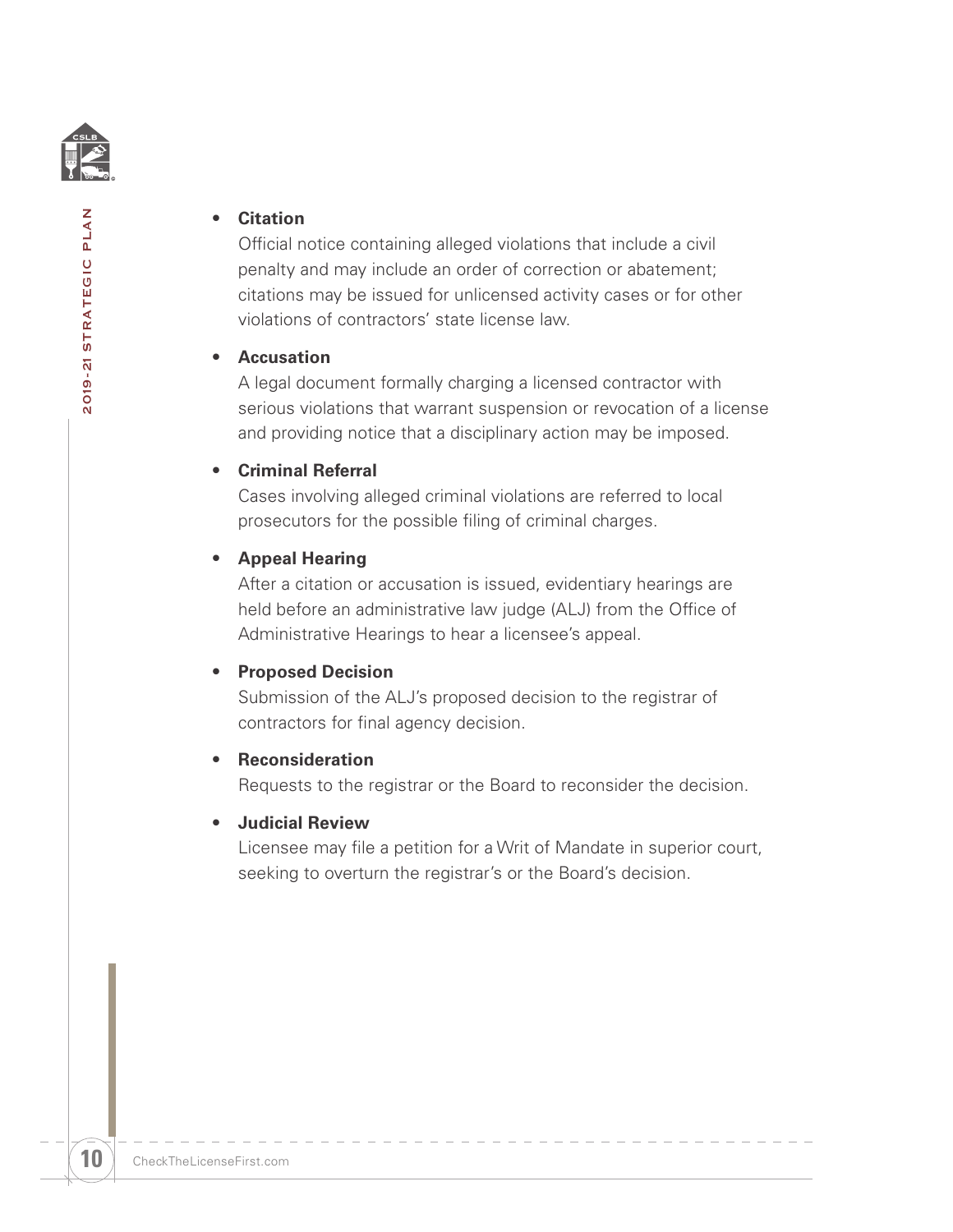#### <span id="page-12-0"></span>**THE UNDERGROUND ECONOMY**

California's underground economy harms law-abiding businesses, consumers, and workers. The problem is particularly prevalent in the construction industry, where businesses that cheat underbid those that follow the rules by:

- Failing to obtain required licenses and building permits.
- Failing to pay payroll or other taxes.
- Failing to obtain required workers' compensation insurance.
- Failing to report worker injuries to keep insurance premiums artificially low.
- Failing to report accurate payroll to obtain a lower workers' compensation insurance premium.

CSLB estimates that on any given day, tens of thousands of licensed contractors and unlicensed operators are breaking the law and contributing to the state's underground economy.

Since no one state agency has the resources or the information to tackle this enforcement problem alone, state agencies with overlapping jurisdiction in the areas of labor law enforcement have joined forces to make a concerted and consistent dent in California's underground economy. CSLB is a member of multiple task forces.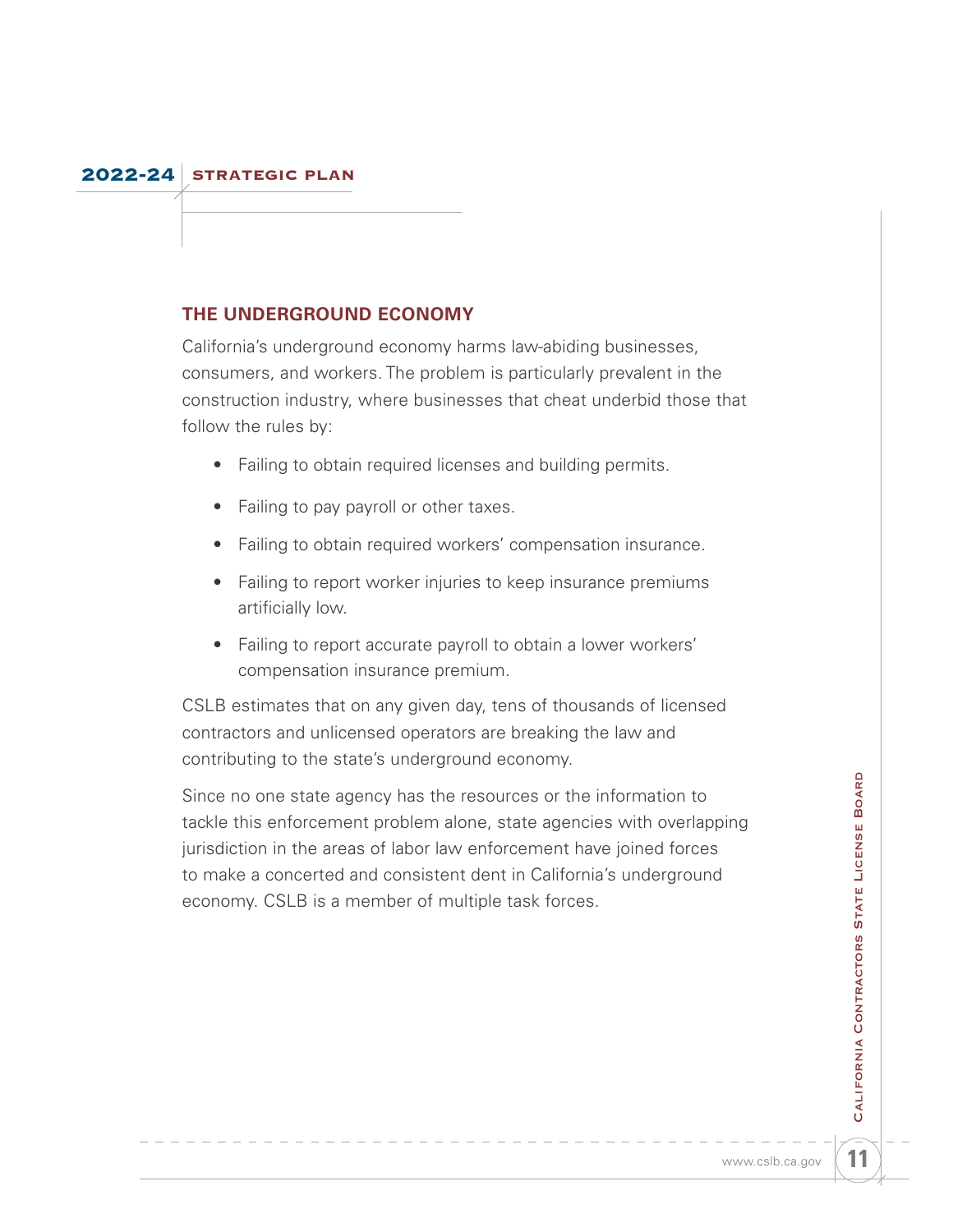<span id="page-13-0"></span>

2019-21 STRATEGIC PLAN

#### **JOINT ENFORCEMENT STRIKE FORCE (JESF)**

The Joint Enforcement Strike Force (JESF), which was created by an executive order signed by Governor Pete Wilson in October 1993, is responsible for enhancing the development and sharing of information necessary to combat the underground economy, to improve the coordination of enforcement activities, and to develop methods to pool, focus, and target enforcement resources. JESF is empowered and authorized to form joint enforcement teams when appropriate to utilize the collective investigative and enforcement capabilities of JESF members.

#### **LABOR ENFORCEMENT TASK FORCE (LETF)**

The Labor Enforcement Task Force (LETF), which was launched in January 2012, is comprised of investigators from CSLB, the Department of Industrial Relations, and the Employment Development Department. LETF performs weekly inspections at active construction sites to investigate license, wage, tax, and workplace safety compliance.

#### **UNLICENSED ACTIVITY**

CSLB's Statewide Investigative Fraud Team (SWIFT) proactively combats illegal contractors that operate in the underground economy by failing to obtain a required contractor license and/or workers' compensation insurance. SWIFT routinely partners with other state and local regulatory and law enforcement agencies to conduct undercover sting and sweep operations, targeting egregious offenders who pose a threat to consumers, employees, businesses, and licensed contractors.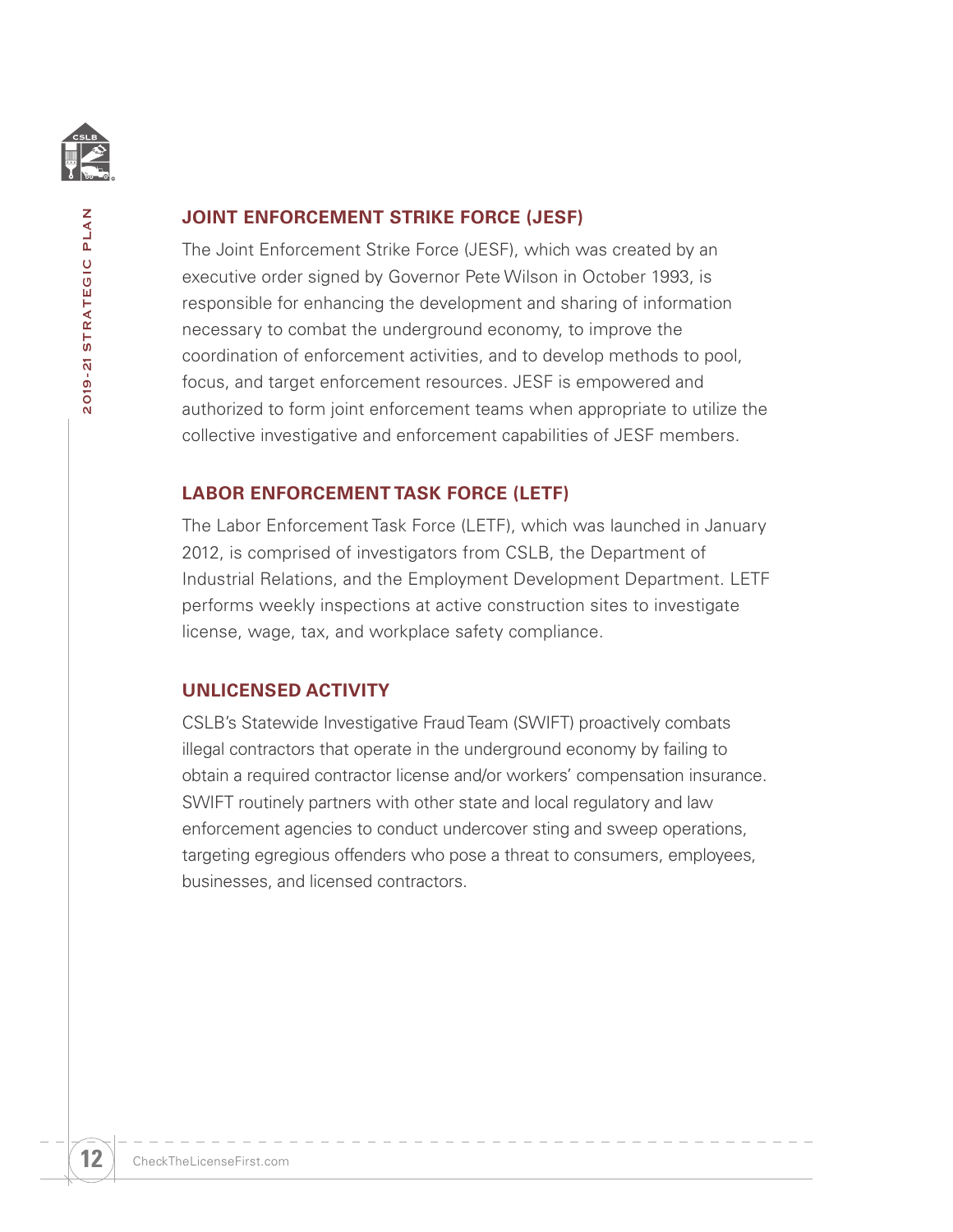## <span id="page-14-0"></span>SIGNIFICANT ACCOMPLISHMENTS 2019-2021

Over the last three years, the Board achieved many of the goals laid out in the 2019-2021 Strategic Plan. Highlights include:

- The Legislative and Licensing Divisions developed a new residential remodeling classification and then worked with Senator McGuire to create the new law (SB 1189, 2020). The Testing Division developed and is now administering the new trade examination.
- The Licensing Division obtained legislative authority through boardsponsored legislation and began outsourcing CSLB's examination administration to reduce board costs and provide applicants more flexibility to take their exams.
- The Information Technology and Licensing Divisions developed necessary programming to enable over 90 percent of licensees to renew their licenses online in real-time and provided all applicants with the ability to take their open book asbestos examination online.
- The Enforcement and Public Affairs Divisions formalized CSLB's disaster response program. Consumer protection objectives include posting signs within three to five days after evacuation orders are lifted, conducting sweeps through the disaster area to ensure contractors are properly licensed, staffing Local Assistance/ Disaster Recovery Centers to educate consumers and contractors on successfully contracting to rebuild, and participating in disasterrelated outreach events. In the past three years, the Enforcement Division has successfully staffed 52 Local Assistance Centers throughout California.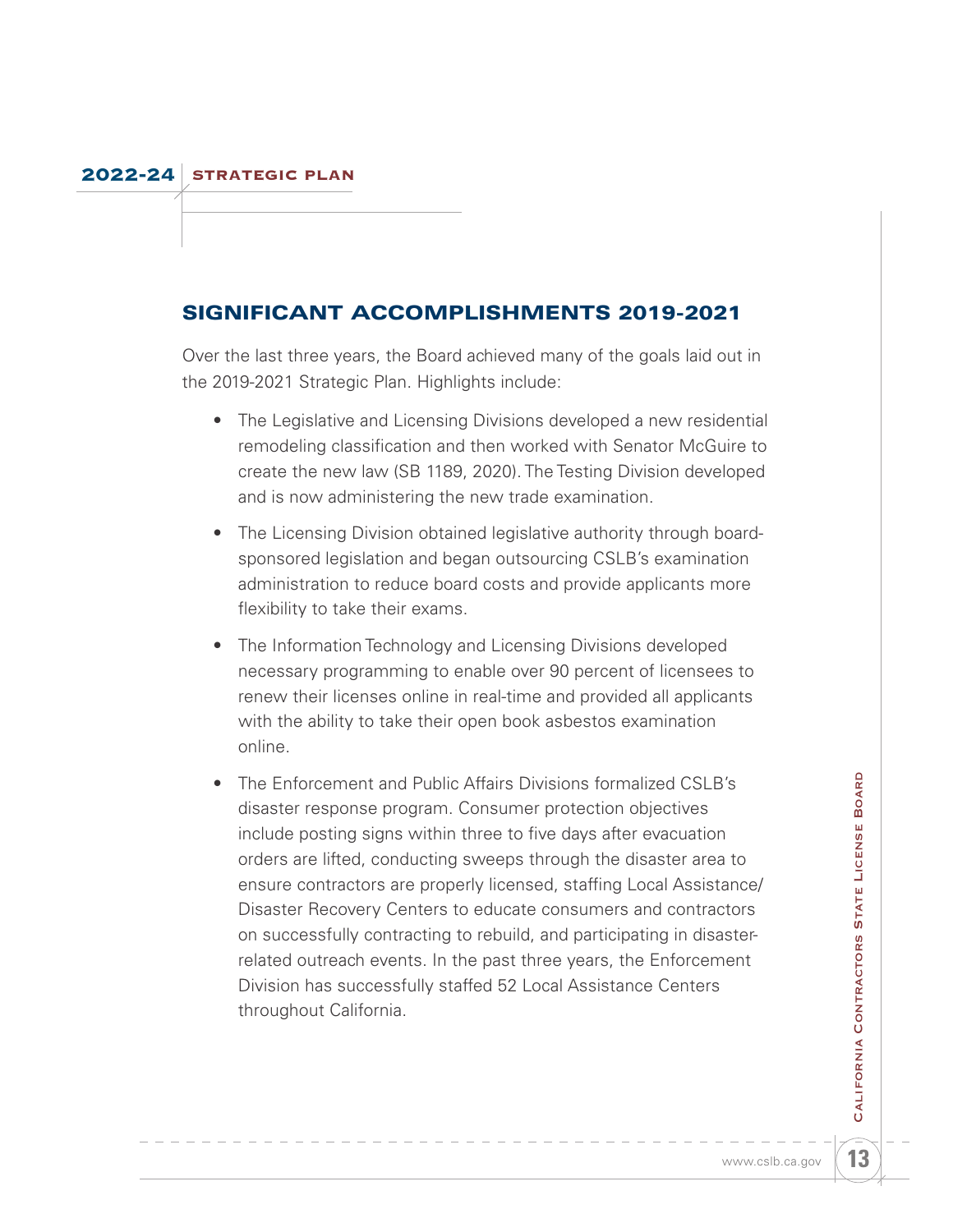

- The Enforcement and Public Affairs Divisions relaunched CSLB's "Most Wanted" feature and issued press releases for all undercover sting operations.
- The Enforcement and Public Affairs Divisions created an online building permit compliance training course for licensees who fail to comply with local building department permit requirements.
- The Executive Office completed a classification study with outside consultant CPS HR and reclassified existing non-sworn enforcement representatives to special investigators.
- The Information Technology Division expanded public records and licensing information online with the creation of the "Public Data Portal" on CSLB's website.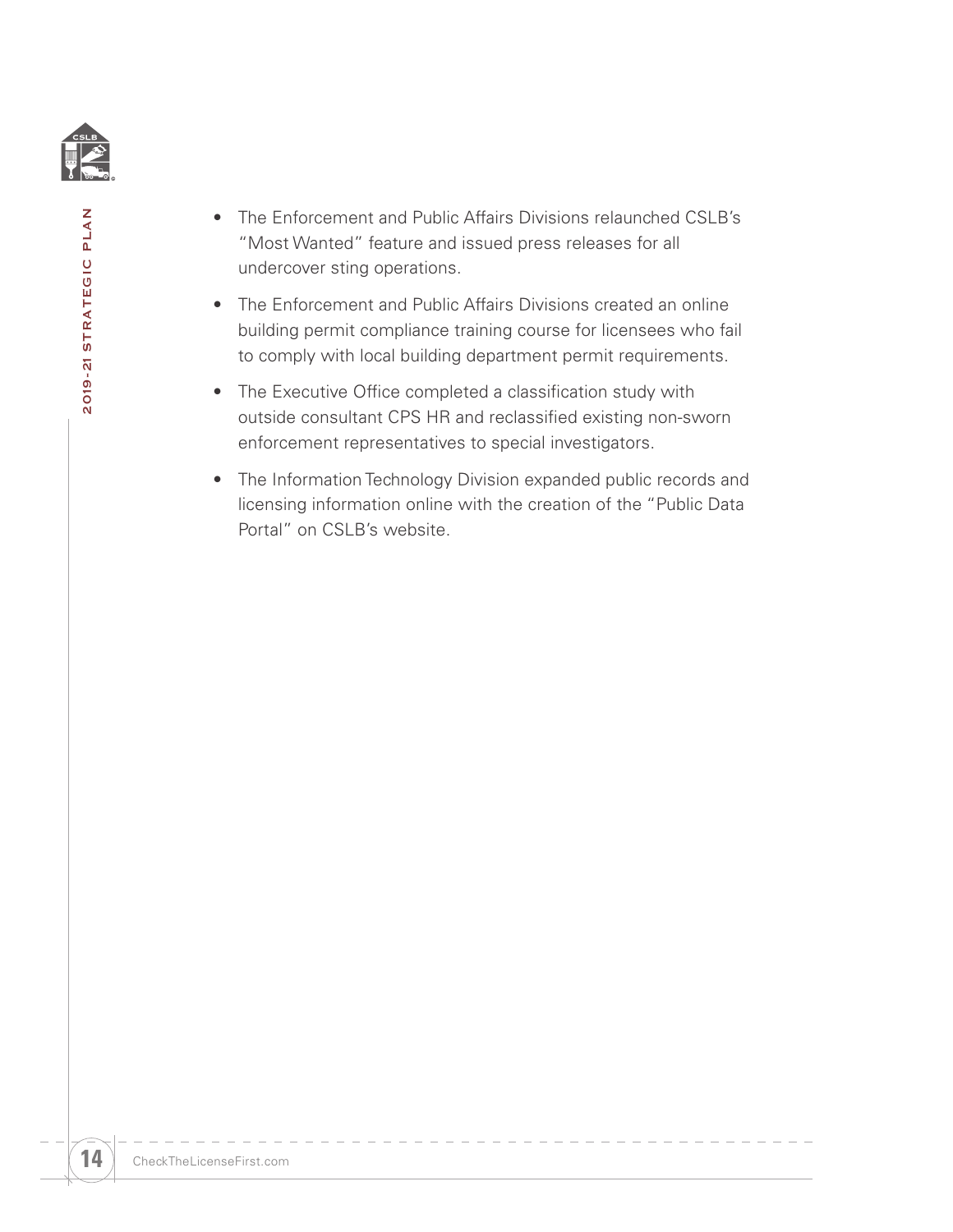# <span id="page-16-0"></span>STRATEGIC GOAL AREAS

#### **1. LICENSING & TESTING**

Ensures that all applicants and licensees meet minimum qualifications to provide construction services.

#### **2. ENFORCEMENT**

Helps reduce, eliminate, or prevent unlicensed activity and unprofessional conduct that pose a threat to public health, safety, and welfare.

#### **3. LEGISLATION**

Ensures that statutes, regulations, policies, and procedures strengthen and support CSLB operations.

#### **4. PUBLIC AFFAIRS**

Educates consumers about making informed choices related to construction services and provides information to licensed contractors so they can improve their awareness of contracting law, and technical, management, and service skills.

#### **5. EXECUTIVE**

Enhances organizational effectiveness and improves the quality of service in all programs.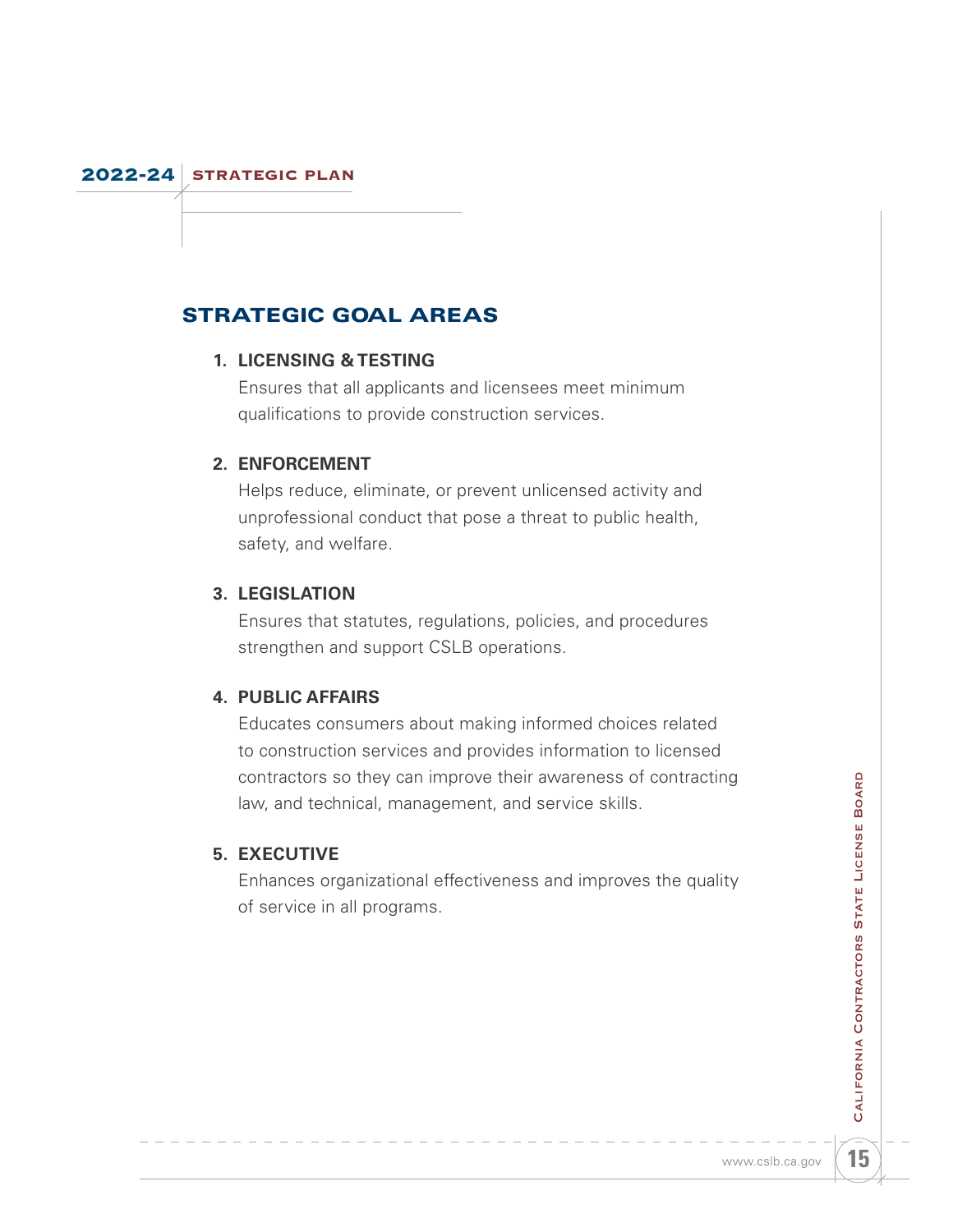<span id="page-17-0"></span>

# GOAL 1: LICENSING & TESTING

Ensure that all applicants and licensees meet minimum qualifications to provide construction services.

1.1 Assess barriers to licensure for women and minorities and create an outreach plan to community colleges, construction management programs, labor unions, and workforce development groups to increase licensee diversity and create a better understanding of applicants and licensees.

#### *Ongoing: Workshops or Surveys*

1.2 Study and appraise existing and prospective reciprocity agreements to determine if they are needed; and if so, whether qualifying criteria for reciprocity agreements be updated or codified legislatively.

#### *June 2023*

1.3 Continue automating and streamlining all online application, licensing, and examination processes to improve processing efficiency.

#### *December 2024*

1.4 Assess and report on how to incorporate new and emerging technologies into the licensure process to ensure licensees continue to represent reliability in contracting excellence.

#### *Ongoing: Presentation to Board summer 2022*

1.5 In partnership with Public Affairs, streamline and eliminate jargon on CSLB licensing webpages, handouts, publications, and forms to reduce user confusion and processing times.

#### *December 2022 and ongoing*

1.6 Complete exam administration outsource transition and assess remote testing options.

#### *September 2022*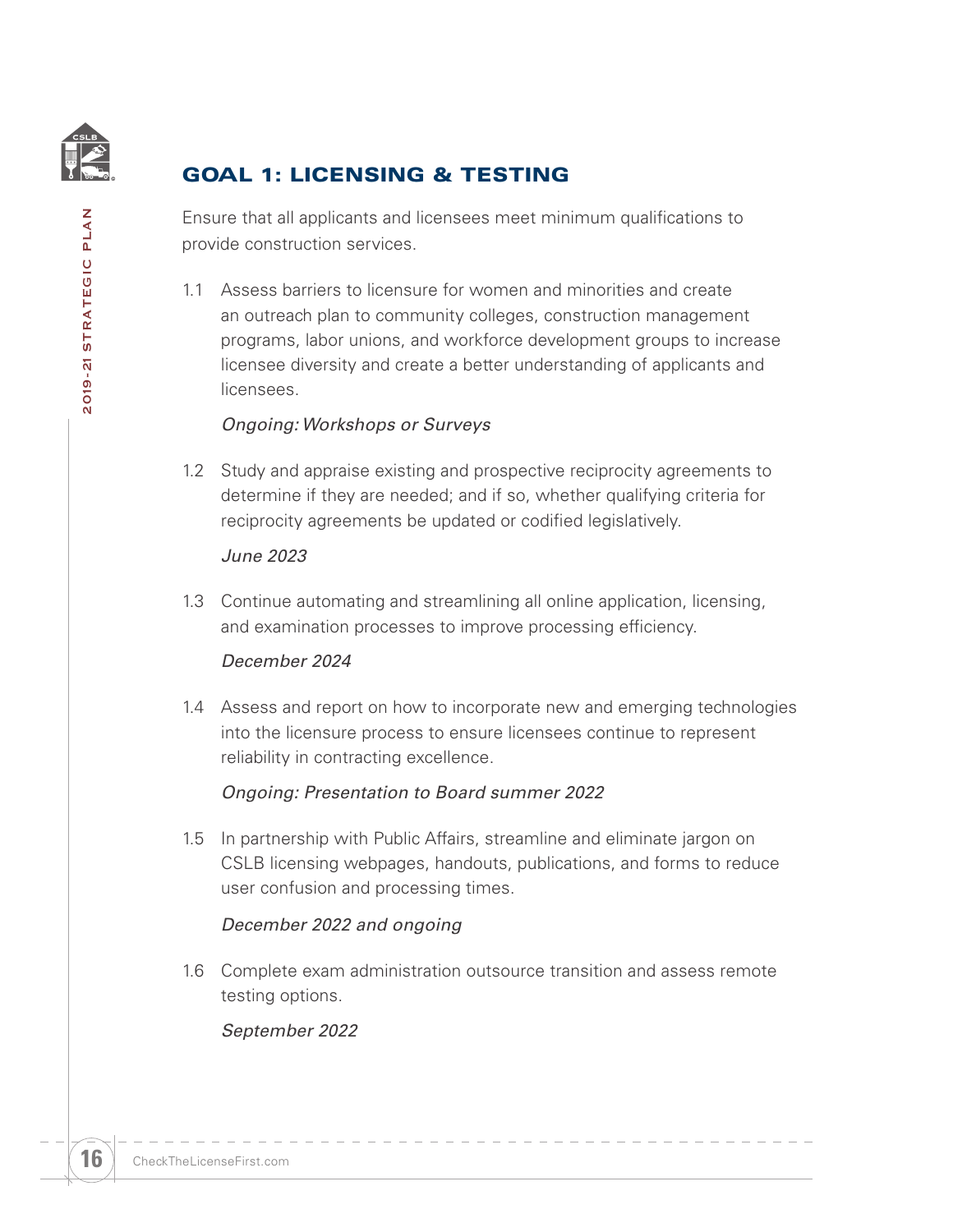# <span id="page-18-0"></span>GOAL 2: ENFORCEMENT

Helps reduce, eliminate, or prevent unlicensed activity and unprofessional conduct that pose a threat to public health, safety, and welfare.

2.1 Leverage current enforcement tools (letters of admonishment and accusations) to increase licensee and business knowledge by requiring contractors subject to CSLB corrective action to take specified courses.

#### *July 2022*

2.2 Research the scope of unlicensed practice, evaluate allocated enforcement resources, and meet with industry stakeholders to review enforcement strategies.

### *July 2022: Prepare scope of work for hiring consultant and present to Enforcement Committee*

2.3 Coordinate educational workshops with agency partners to assist applicants and licensees in complying with contractors' state license law (CSLL) and other business requirements.

## *March 2022: Presentation to Joint Enforcement Strike Force July 2022: Present education plan to Enforcement Committee*

2.4 Review and create a structured enforcement training program with enforcement academy to achieve statewide investigation and legal action consistency.

#### *July 2023*

2.5 Research the need to establish a public works enforcement unit to perform outreach to awarding agencies and coordinate public works investigations with compliance groups and government entities to enforce CSLL requirements.

#### *July 2022: Presentation to Enforcement Committee*

2.6 Continue to enforce workers' compensation insurance requirements to protect consumers and workers and scrutinize licensees who self-certify they have no employees.

#### *Ongoing*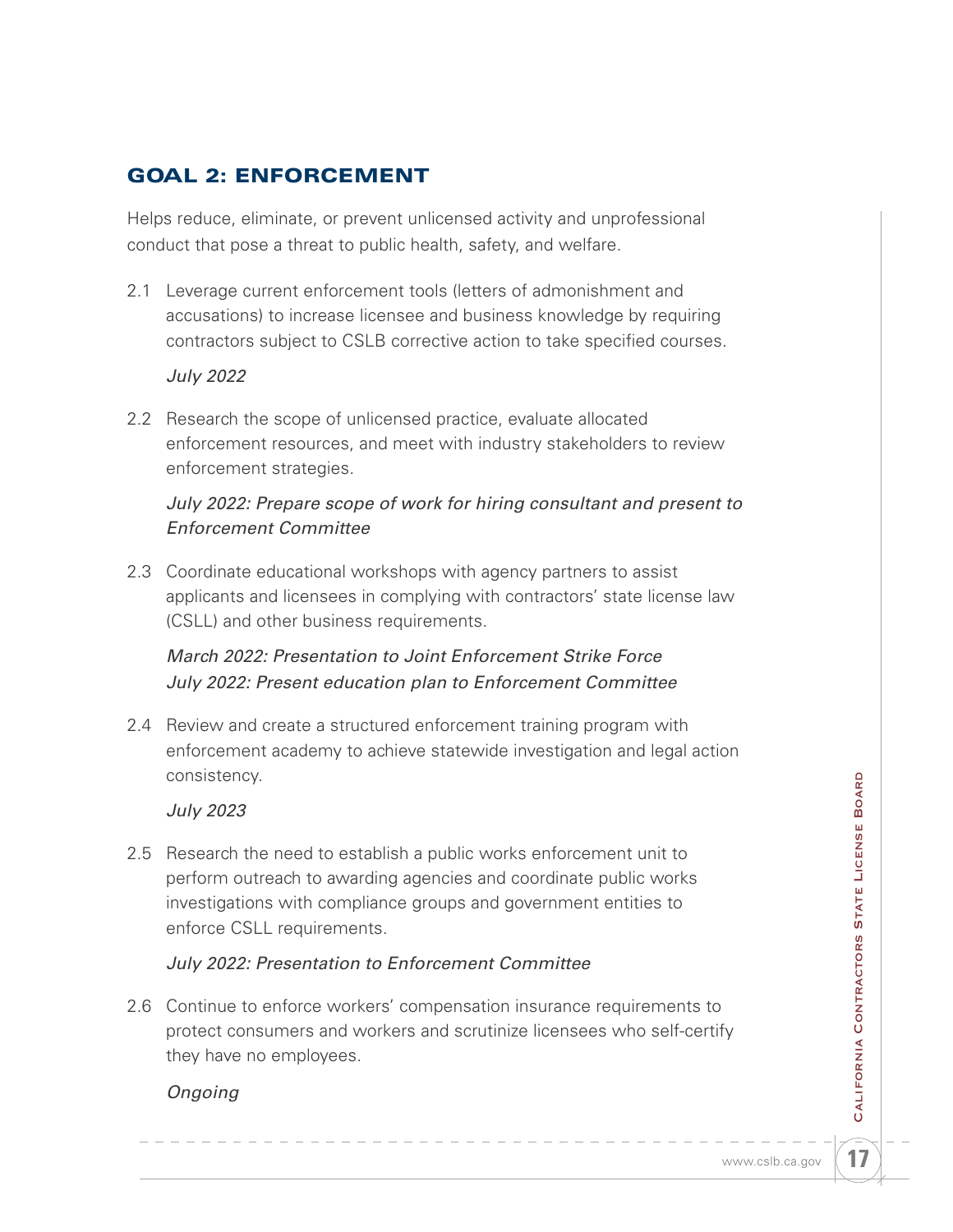<span id="page-19-0"></span>

**2019-21 STRATEGIC PLAN** 

# GOAL 3: LEGISLATION

Ensures that statutes, regulations, policies, and procedures strengthen and support CSLB operations.

3.1 Host an annual legislative day to build proactive relationships with lawmakers and to enhance effectiveness.

#### *April 2023: Annually thereafter*

3.2 Review policies, procedures, and current practices for compliance with the Administrative Procedure Act to ensure appropriate decision making.

#### *July 2022: Conduct internal review*

3.3 Use plain language in all CSLB legislative proposals and bill analyses for better consumer and contractor understanding.

#### *Immediate and ongoing*

3.4 Pursue legislation requiring workers' compensation insurance for all contractors to protect consumers and workers.

#### *September 2022*

3.5 Identify and include fiscal impacts for the Board's consideration in all legislative proposals and bill analyses.

#### *Immediate and ongoing*

3.6 Review and collaborate with local and state government to determine if CSLB's hazardous and asbestos certification remain viable and are effective in protecting consumers in declared disaster areas.

*July 2023*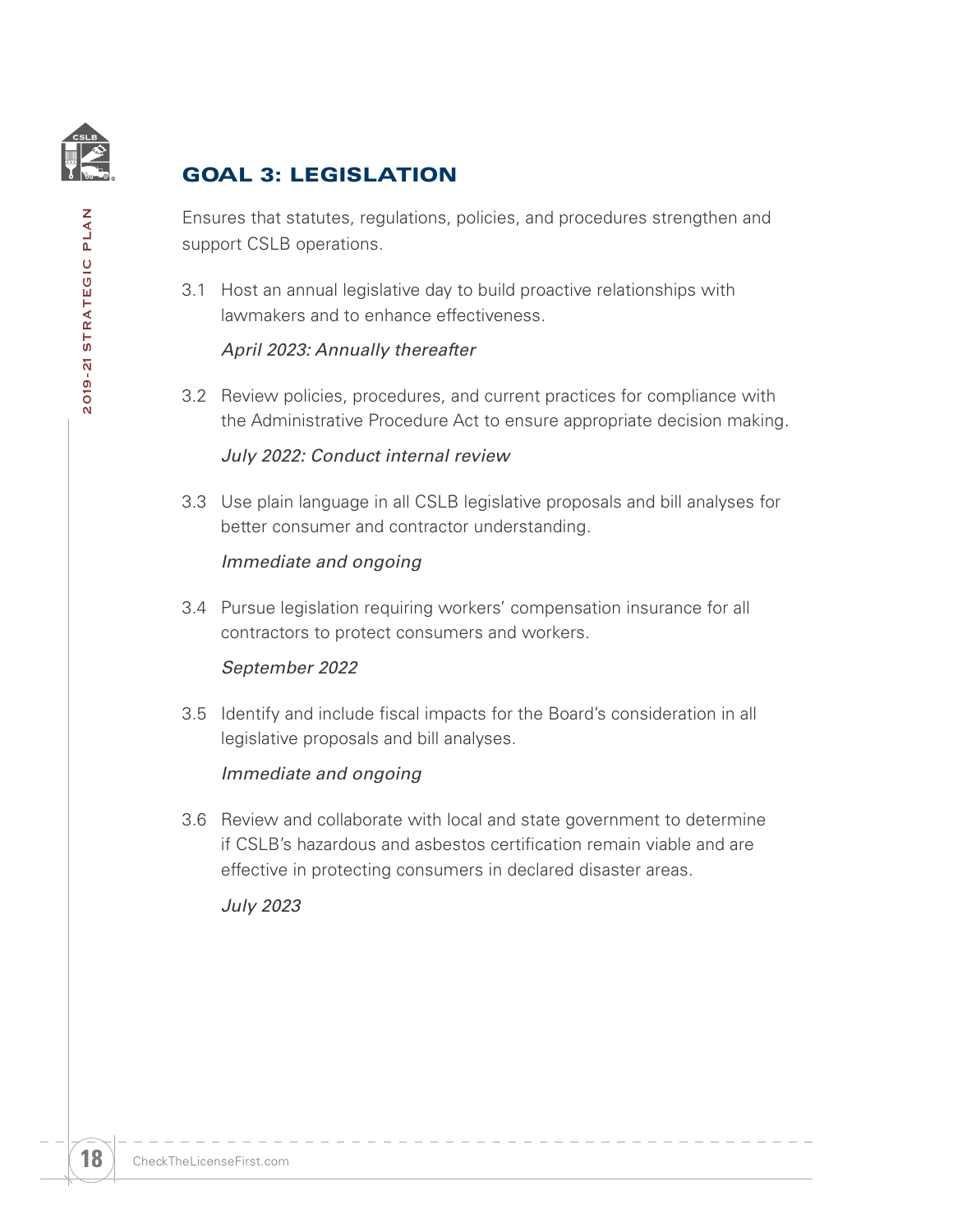# <span id="page-20-0"></span>GOAL 4: PUBLIC AFFAIRS

Educates consumers about making informed choices related to construction services, and provides information to licensed contractors so they can improve their awareness of contracting laws and technical, management, and service skills.

4.1 Expand CSLB's online presence through both standard platforms and emerging technologies to improve effectiveness in educating consumers and the industry.

#### *Ongoing*

4.2 Establish a CSLB-specific new board member orientation to educate board members about legislative processes, licensing and testing functions, and enforcement procedures.

#### *January 2023*

4.3 Update the website content, accessibility, and navigation to improve the user experience.

#### *Immediate and ongoing*

4.4 Develop video tutorials on processes and procedures to reduce consumer, licensee, and applicant errors (for example, how to complete forms).

#### *Ongoing: Two videos per year beginning in 2022*

4.5 Develop communications with C-20 (Warm-Air Heating, Ventilating and Air-Conditioning) and C-38 (Refrigeration) contractors on energy work in line with Governor Newsom's carbon reduction goals.

#### *December 2022*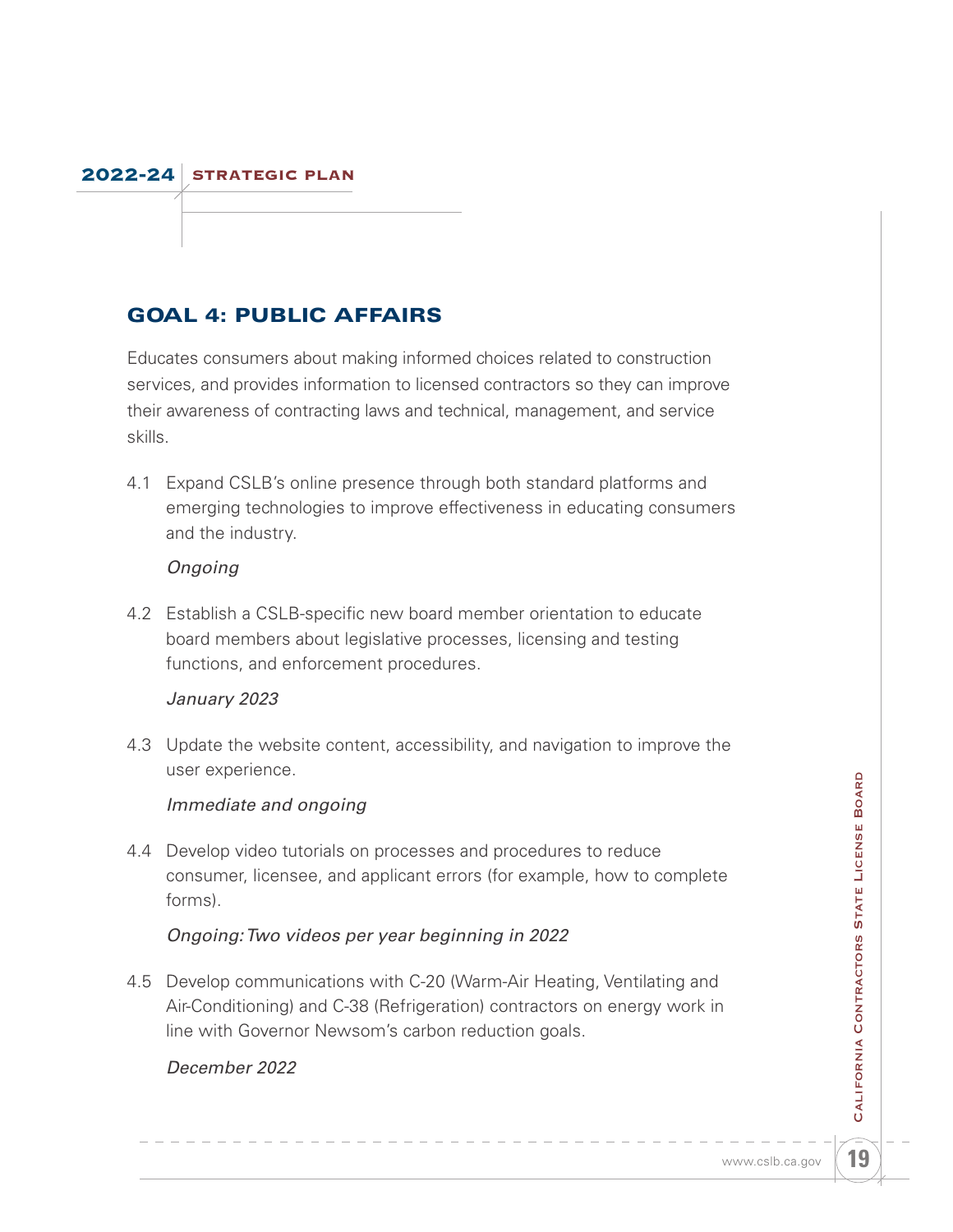<span id="page-21-0"></span>

# GOAL 5: EXECUTIVE: ADMINISTRATION AND INFORMATION TECHNOLOGY

Enhances organizational effectiveness and improves the quality of service in all programs.

5.1 Regularly report to the Board on IT security to protect and secure CSLB sensitive data.

#### *Ongoing*

5.2 Research and develop tools in addition to existing annual surveys that will provide the Board and staff with feedback on the public's perception of staff performance and customer service.

#### *July 2022*

5.3 Replace the automated phone system to ensure callers can speak to a representative in a timely fashion.

#### *March 2023*

5.4 Improve staff recruitment, onboarding, and training/team building for staff development.

#### *July 2022*

5.5 Evaluate applicant and licensee online logins or profiles to help tailor the content to the user, track submissions/interactions, etc.

*December 2022: Procure product December 2023: Implementation*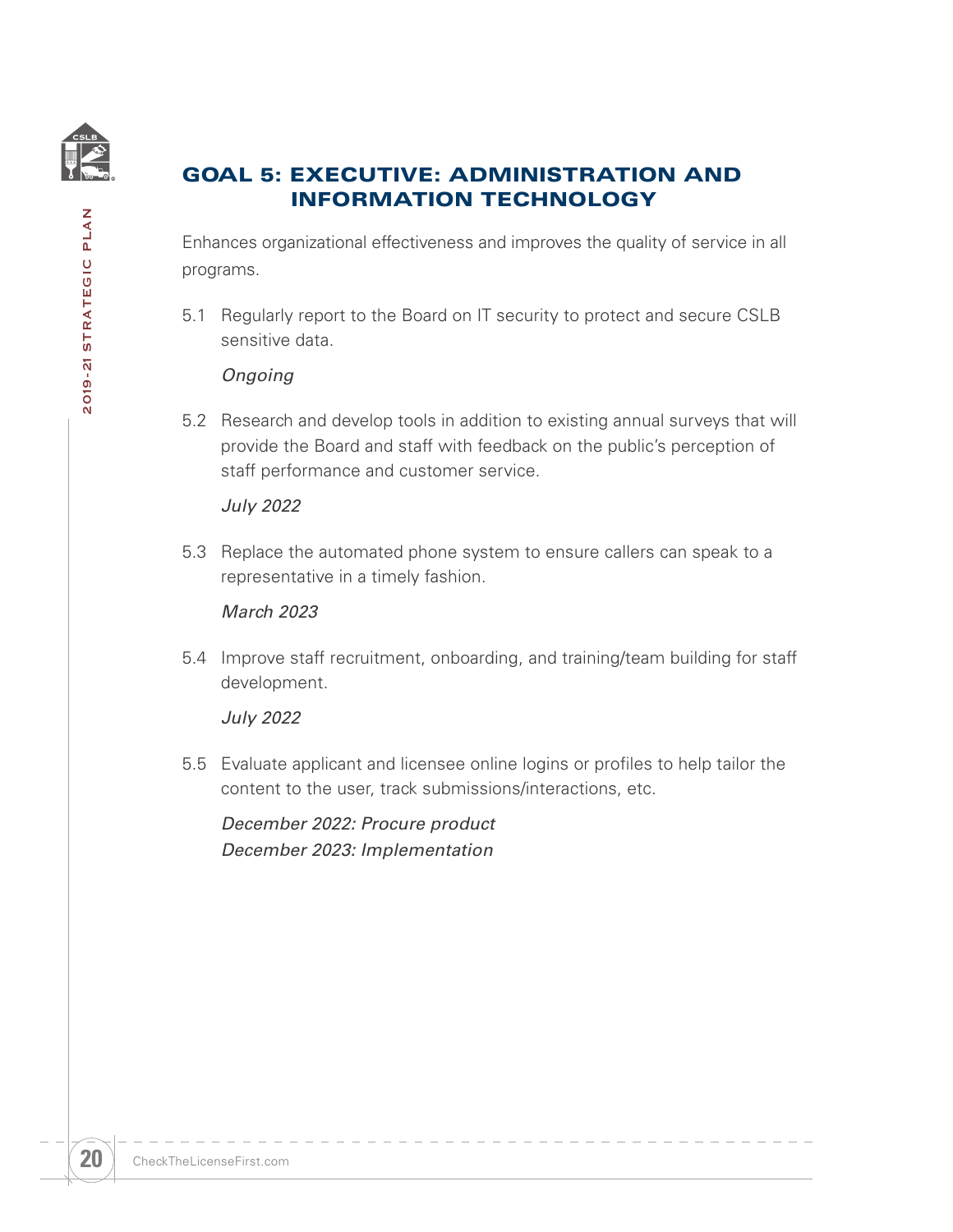# <span id="page-22-0"></span>STRATEGIC PLANNING PROCESS

To understand the environment in which the Board operates and to identify factors that could impact the Board's success, the California Department of Consumer Affairs' SOLID Planning unit (SOLID) conducted an environmental scan of the internal and external environments by collecting information through the following methods:

- Interviews were conducted with board members and executive management during the months of June and July 2021, to assess the challenges and opportunities the Board is currently facing or will face in the upcoming years.
- Online surveys were sent to board managers, supervisors, and staff on June 7, 2021, closing on June 21, 2021. In the survey, board managers, supervisors, and staff provided anonymous input regarding the challenges and opportunities the Board is currently facing or will face in the upcoming years. A total of 51 staff and eight managers and supervisors participated in the survey.
- An online survey was sent to board stakeholders the second week in June and closed on June 21, 2021. The survey's purpose was to identify the strengths and weaknesses of the Board from an external perspective. A total of 363 stakeholders completed the survey.

The most significant themes and trends identified from the environmental scan were discussed by the board members and the executive officer during a strategic planning session facilitated by SOLID Planning on September 22, 2021. This information guided the Board in the review of its mission, vision, and values while directing the strategic goals and objectives outlined in its new strategic plan.